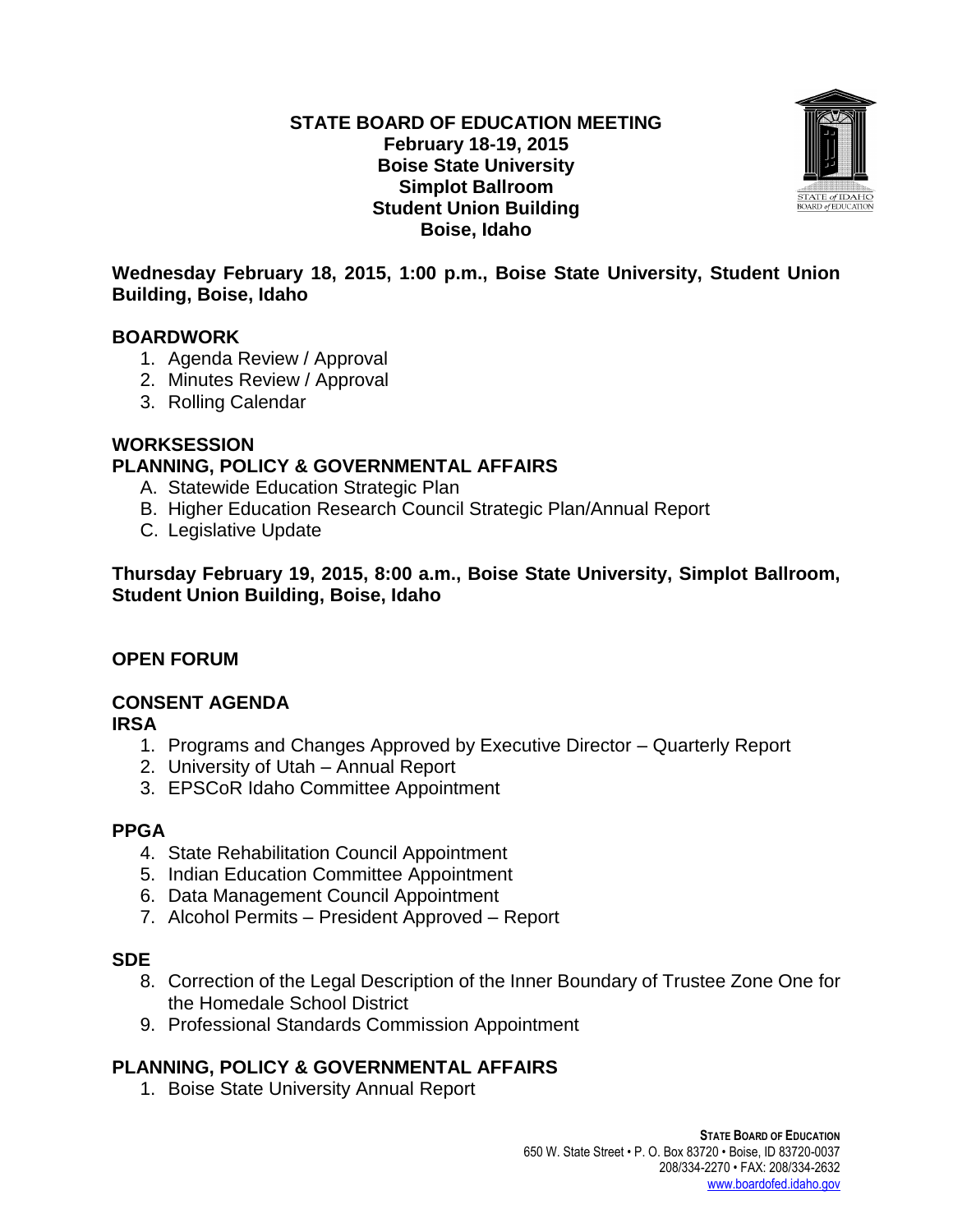- 2. Idaho Public Charter School Commission Annual Report
- 3. Idaho Digital Learning Academy Annual Report
- 4. Idaho Educational Services for the Deaf and Blind Annual Report
- 5. Amendment to Board Policy I.O. Data Management Council First Reading
- 6. Data Management Council Policies and Procedures Amendment
- 7. Amendment to Board Policy Bylaws Second Reading
- 8. Lewis-Clark State College Tenure and Promotion Policy Amendment
- 9. Presidents' Council Report
- 10.Reconsideration of Pending Rules Docket 08-0203-1401, Graduation Requirements and Docket 08-0203-1406, K-12 Data Elements

### **AUDIT**

- 1. Audit Committee Appointments
- 2. FY 2014 College and Universities' Net Position Balances
- 3. FY 2014 College and Universities' Financial Ratios
- 4. Lewis-Clark State College Foundation Operating Agreement

# **BUSINESS AFFAIRS & HUMAN RESOURCES**

#### **Section I – Human Resources**

- 1. Amendment to Board Policy Section II Human Resources, First
- 2. Boise State University Multi-Year Employment Agreement Football Head **Coach**
- 3. Boise State University Multi-Year Term Sheet Football Coordinators
- 4. Idaho State University Amendment to Multi-Year Employment Agreement Football Head Coach
- 5. Idaho State University Appointment of Vice President for Research and Dean of the Graduate School

# **Section II – Finance**

- 1. Amendment to Board Policy Section V.Q. Retirement Plan Committee, First Reading
- 2. Intercollegiate Athletics Financial Reports
- 3. Intercollegiate Athletics Employee Compensation Reports
- 4. Boise State University Proposed Student Housing Project
- 5. Idaho State University Amendment of ISU Intellectual Property Foundation Bylaws
- 6. University of Idaho UI Library Renovations and Improvements Planning and Design Phases
- 7. University of Idaho Proposed Project Idaho Sports Arena
- 8. University of Idaho Sodexo Food Service Contract
- 9. Amendment to Board Policy Section V.T. Fee Waivers First Reading

# **INSTRUCTION, RESEARCH & STUDENT AFFAIRS**

- 1. Presentation on Title IX Student Affairs Officers
- 2. Amendment to Board Policy Section III.P. Students Second Reading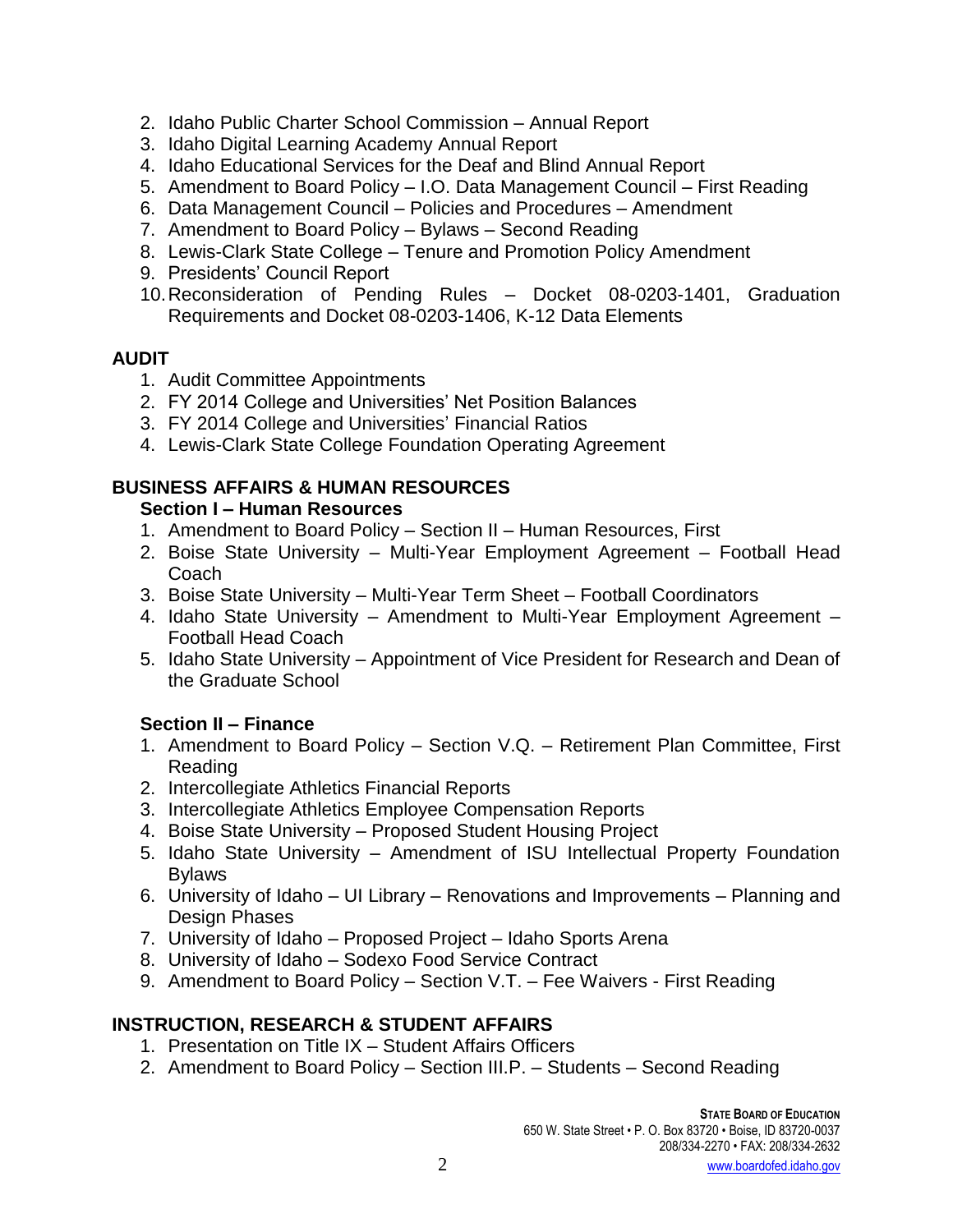- 3. Amendment to Board Policy Section III.Y. Advanced Opportunities Second Reading
- 4. Idaho State University and University of Alaska Doctor of Pharmacy Program

# **DEPARTMENT OF EDUCATION**

- 1. Superintendent of Public Instruction Update
- 2. Professional Standards Commission Annual Report
- 3. Professional Standards Commission Boise State University Proposed Engineering Endorsement Program - Recommendation
- 4. Professional Standards Commission Boise State University Proposed Computer Science Endorsement Program- Recommendation
- 5. Professional Standards Commission Boise State University Proposed Master in Teaching Special Education Endorsement Program - Recommendation
- 6. Requesting Excision of Territory from Lakeland School District for Annexation into Coeur d' Alene School District
- 7. Bias and Sensitivity Committee Assessment Question Recommendation
- 8. Achievement Level Cut Scores Idaho Standards Achievement Tests Grades 9 and 10 Math and ELA
- 9. Temporary Rule IDAPA 08.02.03.004 Rules Governing Thoroughness, Incorporation by Reference – Achievement Level Cut Scores
- 10.SAT Data Sharing Authorization

If auxiliary aids or services are needed for individuals with disabilities, or if you wish to speak during the Open Forum, please contact the Board office at 334-2270 no later than two days before the meeting. While the Board attempts to address items in the listed order, some items may be addressed by the Board prior to, or after the order listed.